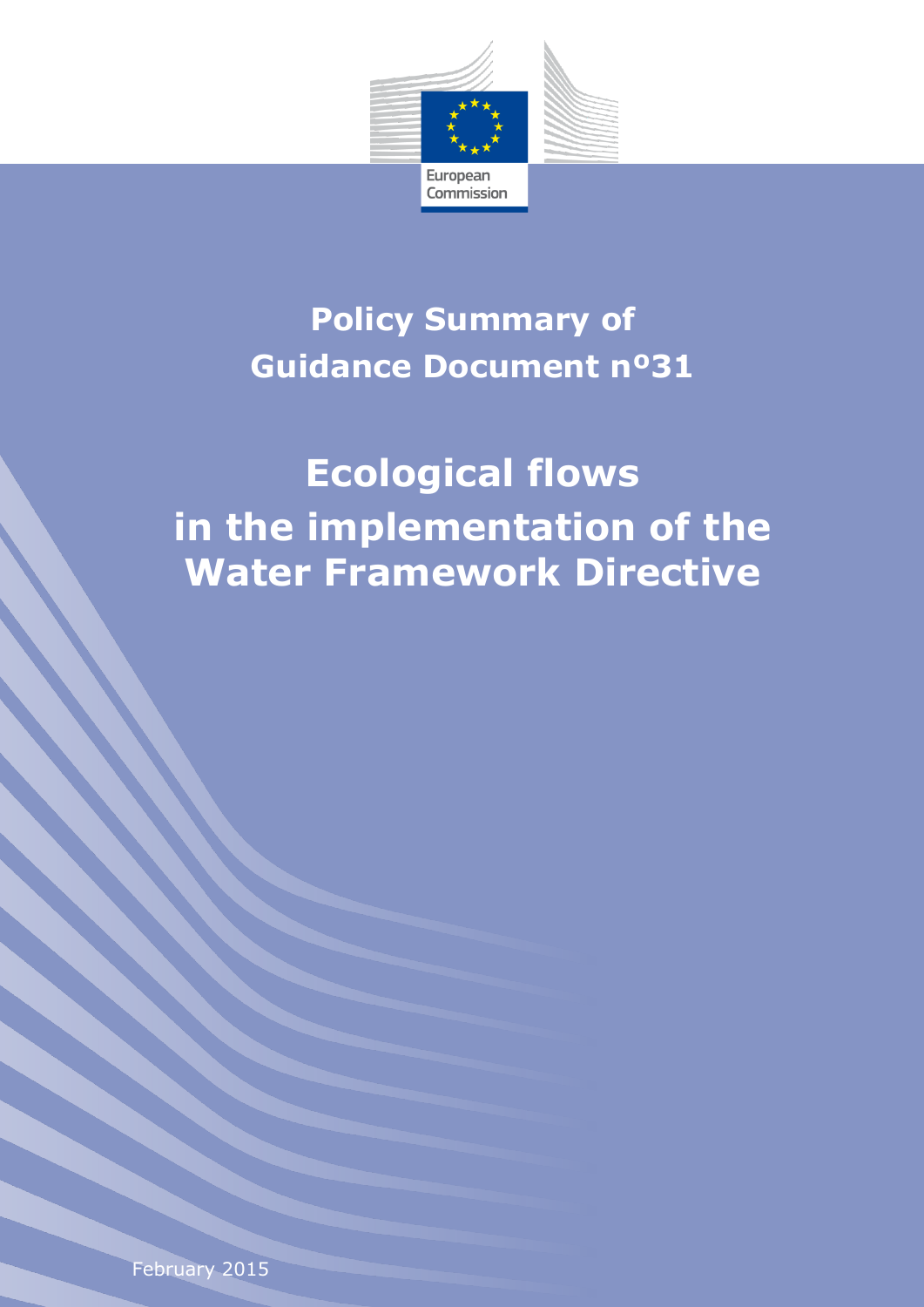# **Why this guidance**

Building on an assessment of progress in Water Framework Directive (WFD) implementation in its  $1<sup>st</sup>$  cycle, the Blueprint<sup>1</sup> to safeguard Europe's water resources stressed the urgent need to better address over-abstraction of water, the second most common pressure on EU ecological status, and to recognize that water quality and quantity are intimately related within the concept of 'good status '. This would require an EU-wide acknowledgement of the ecological flows, i.e. the "*amount of water required for the aquatic ecosystem to continue to thrive and provide the services we rely upon*". To achieve this, the Blueprint proposed the development of a guidance document in the framework of the WFD common implementation strategy (CIS) that would provide an EU definition of ecological flows and a common understanding of how it should be calculated, so that ecological flows may be applied in the next cycle of river basin management plans (RBMPs) due for adoption by the end of 2015.

## **What this document covers (and does not)**

This document is intended to support a shared understanding of ecological flows (Eflows) and ways to use them in the RBMPs. To that end, it covers a working definition in the context of the WFD. Secondly, it provides an overview of the steps in the WFD cycle where Eflows play a role. Thirdly, this document draws upon lessons learned from practices that Member States already carry out in this field and provides information on methodologies, monitoring, measures and evaluation concerning Eflows.

This document does not offer a full protocol for the implementation of Eflows in water bodies, nor is it intended to lead to uniform implementation of Eflows. Member States are encouraged to make best use of the shared understanding of Eflows in all steps of the WFD process. The site-specific Eflows implementation might also take into account other aspects like national or regional legislation, specific environmental values or ecosystem services, while at the same time respecting the obligations under the WFD, Habitats Directive and other EU Directives and international commitments (World Heritage, Ramsar Convention…).

Alternative flows consistent with good ecological potential or with the exemptions in article 4 of the WFD could take into account considerations of disproportionate costs and sustainable human development activities.

## **Flow requirements of aquatic ecosystems**

WFD provisions acknowledge the critical role of water quantity and dynamics in supporting the quality of aquatic ecosystems and the achievement of environmental objectives.

This link has received quite a lot of attention in the scientific literature developed over the 3 last decades. The recognition that the hydrological regime plays a primary role in determining physical habitats, which in turn determines the biotic composition and support production and sustainability of aquatic ecosystems, is well documented. Beyond the sole consideration of minimum flows in dry periods, this knowledge base stresses the need for all flow components to be included as operational targets for water quantitative management from base flows (including low flows) to flood regime (magnitude, frequency, duration, timing and rate of change).

-

 $1$  COM(2012) 673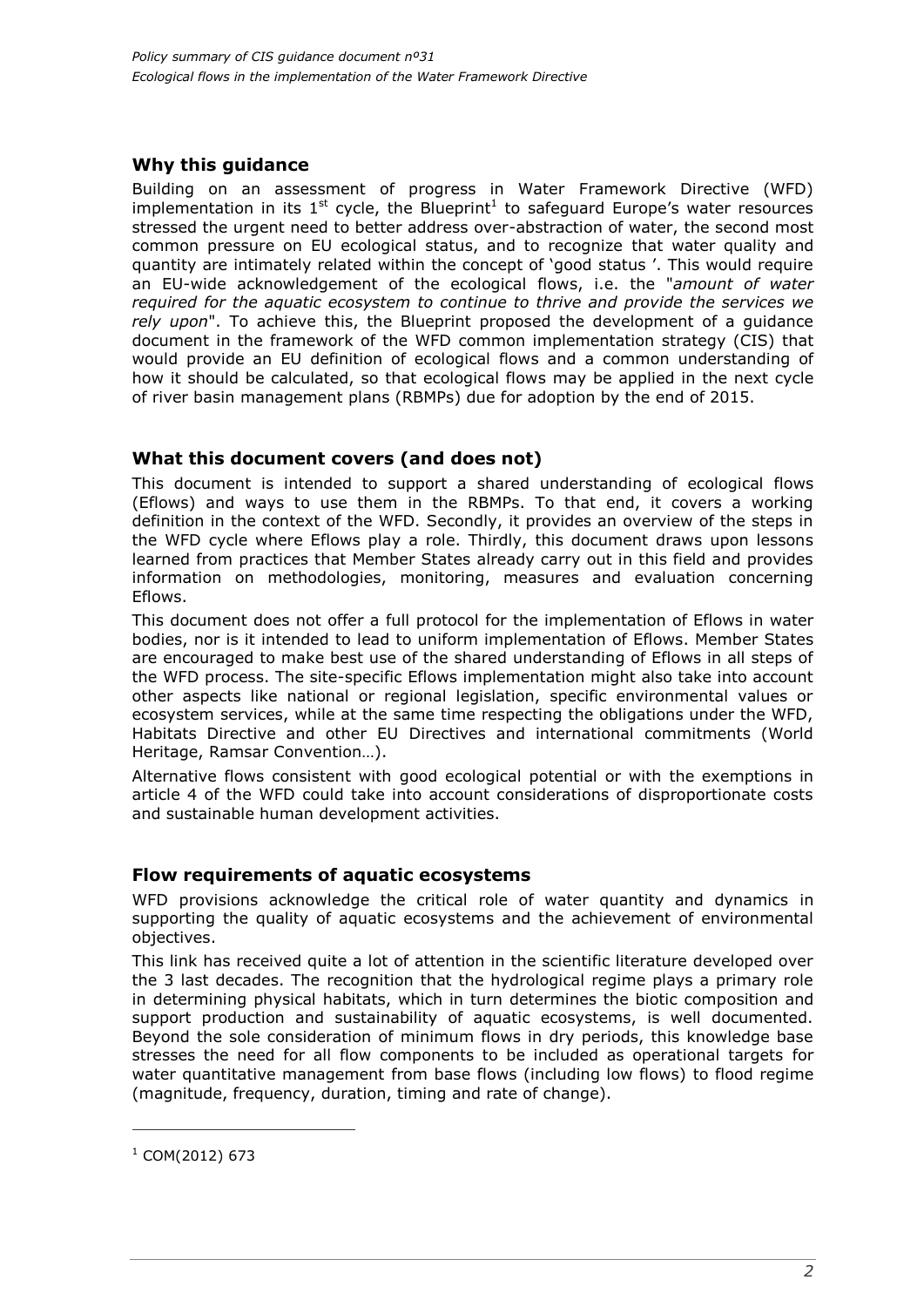# **A working definition of ecological flows for WFD implementation**

In the context of this Guidance, the Working Group adopted the term of "ecological flows" with the following working definition:

**Ecological flows are considered within the context of the WFD as "an hydrological regime consistent with the achievement of the environmental objectives of the WFD in natural surface water bodies as mentioned in Article 4(1)".** 

Considering Article 4(1) of the WFD, the environmental objectives refer to:

- non deterioration of the existing status
- achievement of good ecological status in natural surface water body,
- compliance with standards and objectives for protected areas, including the ones designated for the protection of habitats and species where the maintenance or improvement of the status of water is an important factor for their protection, including relevant Natura 2000 sites designated under the Birds and Habitats Directives  $(BHD)^2$ .

Where water bodies can be designated as heavily modified water bodies and/or qualify for an exemption, related requirements in terms of flow regime are to be derived taking into account technical feasibility and socio-economic impacts on the use that would be affected by the implementation of ecological flows. The flow to be implemented in these water bodies is not covered by the working definition of ecological flow and it will be referred distinctively. These latter flows are to some extent addressed in the guidance document.

#### **Recommendations for implementing ecological flows in the WFD process**

These recommendations consist in the collection of all "key messages" of the guidance document which are listed at the start of chapters 3 to 8.

A gradual and incremental consideration of the recommendations in this guidance is expected from Member States in their implementation of WFD. This document was developed with Member States in the year before the finalisation of their draft RBMPs for the  $2^{nd}$  cycle. Member States are expected to consider the extent to which the recommendations in this guidance can be included in these RBMPs before their adoption in December 2015, and in subsequent planning steps such as the review of the monitoring programmes, in making operational their programmes of measures by December 2018 and in the implementation of measures all along the  $2^{nd}$  cycle. Obviously full consideration of some recommendations (e.g. about the Pressures and Impact analysis addressed in chapter 4) will be only possible when preparing the third cycle.

#### **Setting the scene**

-

- The Water Framework Directive, as well as the Birds and Habitats Directives, set binding objectives on protection and conservation of water-dependent ecosystems. These objectives can only be reached if supporting flow regimes are guaranteed. The

 $2$  Directives 92/43/EC and 79/409/EEC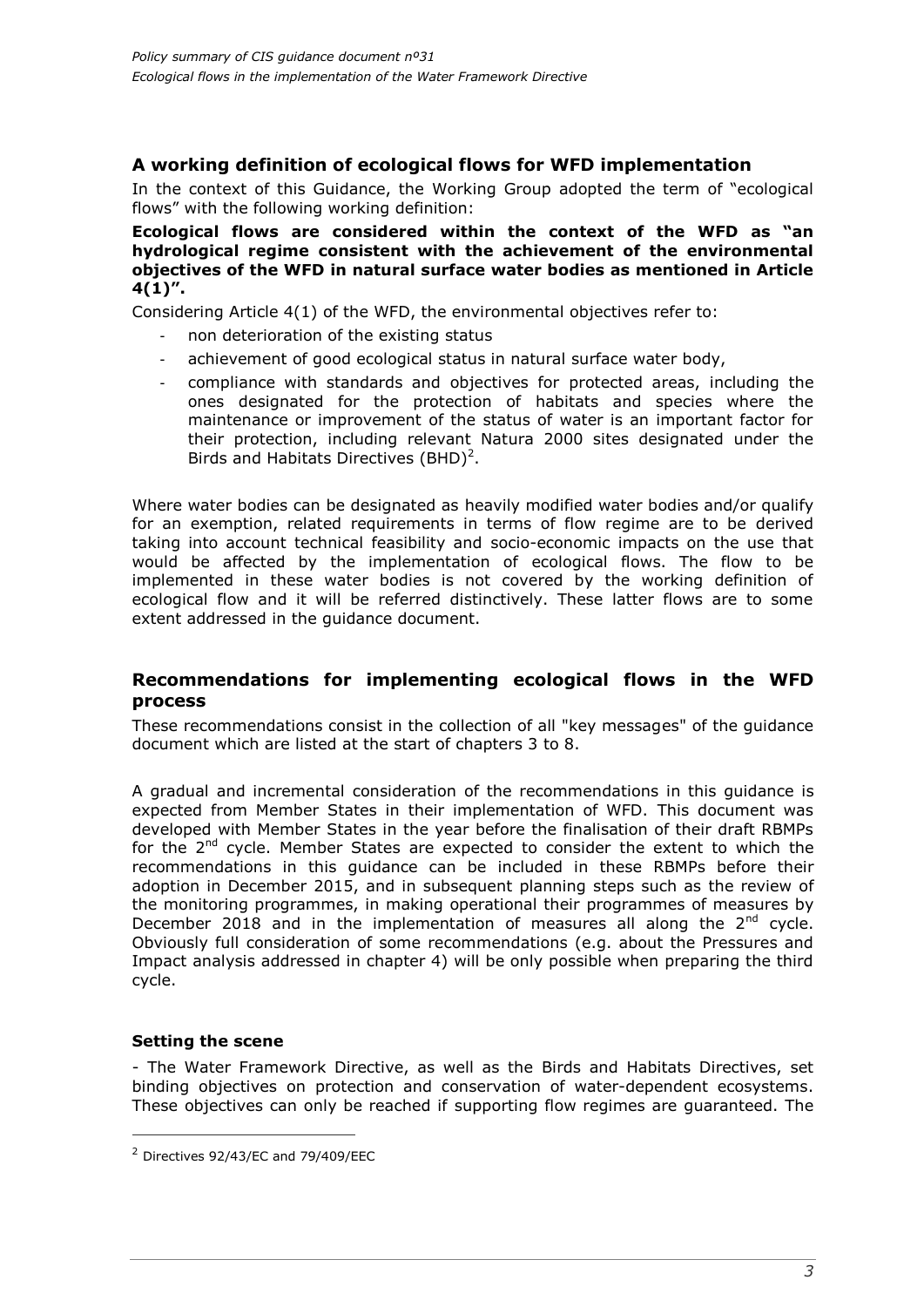establishment and maintenance of ecological flows, in the sense used in this document, is therefore an essential element in meeting those objectives. Therefore consideration of ecological flows should be included in national frameworks, including binding ones as appropriate, referring clearly to the different components of the natural flow regime (and not only to minimum flow) and the necessity to link their definition to biological requirements according to the objectives of WFD and BHD; exemptions should be justified in accordance with the ones of the WFD.

- It is recommended that these frameworks include means to ensure effective implementation of ecological flows, e.g. binding the strategic planning for development of impacting uses (e.g. irrigation, hydropower, navigation, flood control…) and the permitting process.

#### **Eflows in status assessment and environmental objectives**

- Assessment of the hydrological regime is explicitly required by the WFD when assigning high ecological status.

- For other status classes, classification of ecological status must rely on biological methods sensitive to all existing pressures, in particular to hydrological ones. Classification of a water body subject to significant hydrological pressures using only biological methods that are not appropriately sensitive to hydrological alteration may result in an overestimation of the ecological status that would not be in line with the WFD. In case such methods are not available yet, Member States should urgently develop them, providing metrics more specifically sensitive to hydrological pressures taking into account the relationship between hydrology, morphology and the biological impacts. Evidence of severe hydrological alteration should trigger appropriate monitoring (operational or investigative) and action to significantly mitigate the impact.

- The definition of ecological flow should encompass all environmental objectives in article 4(1) (non-deterioration, achievement of GES, meeting specific requirements of protected areas where relevant).

- The maintenance of the conservation status of water-dependent habitats and species protected under the Birds and Habitats Directives may require flow conditions which are different or go beyond the one required for the achievement of GES or maintenance of HES. These specific requirements should be identified and considered in the implementation of the different steps of WFD.

#### **Assessment of hydrological pressures and impacts**

- Article 5 analysis should carefully assess the significant pressures altering the flow regime which result in an impact on biology likely to contribute to the failing of environmental objectives.

- Ecological impacts of hydrological alterations and their significance should be ultimately assessed with biological indicators built on monitoring data that are specifically sensitive to hydrological alterations.

- In case the available biological metrics do not detect hydrological pressures or are not specific enough to isolate their contribution to the overall impact on the status, and because hydrological regime is well acknowledged as a key driver for river ecosystem quality, the evaluation of the significant impact of hydrological pressure can rely to a large extent on an assessment of hydrological alterations of the river flow.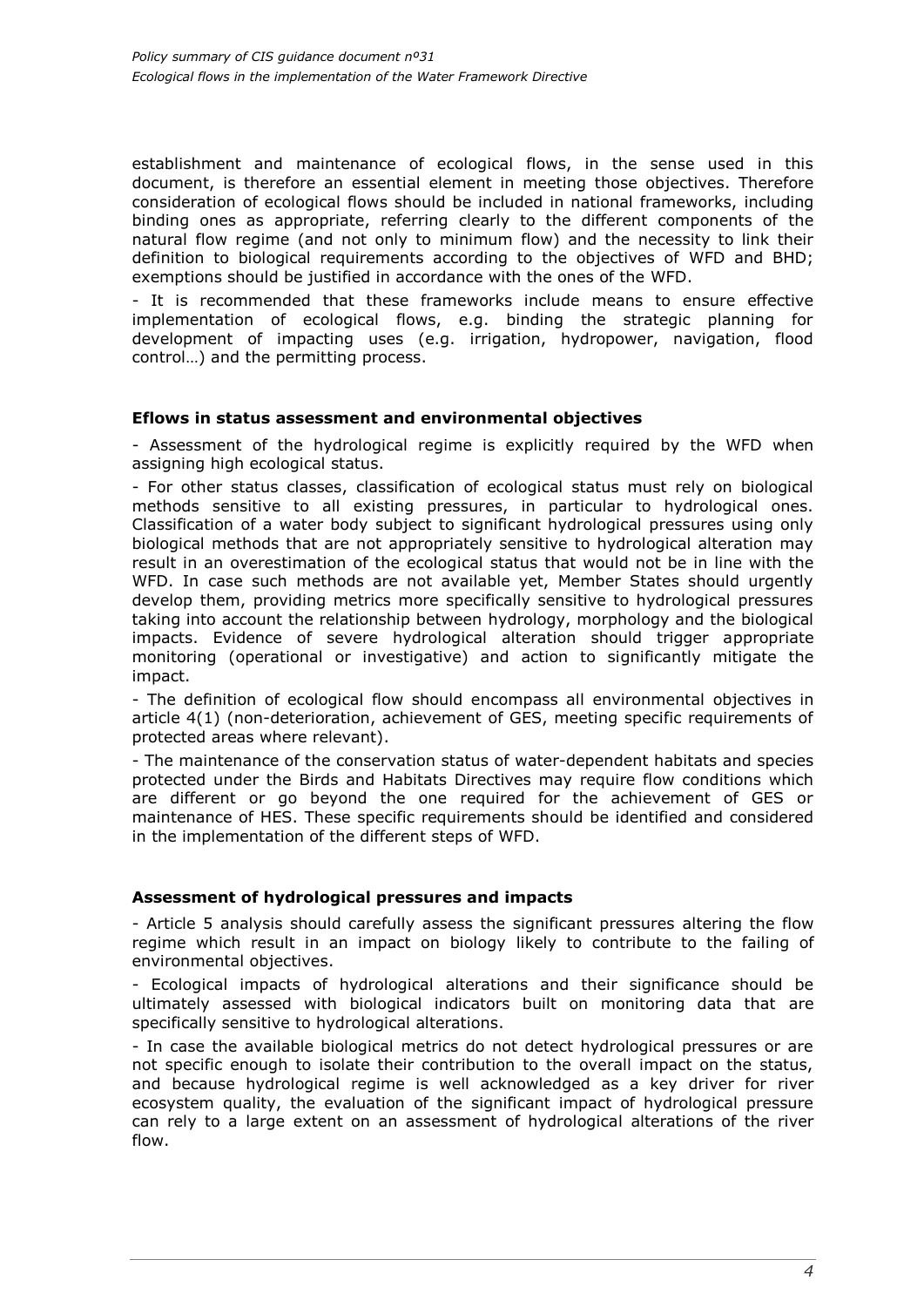- Most severe hydrological alterations can in many cases already be detected with some simple tools considering the extent of the pressures or the spatiotemporal alteration of habitats.

#### **Establishment of monitoring programmes**

- Proper definition and efficient implementation of ecological flows require a significant amount of hydrological data derived from monitoring the hydrological regime; modelling approaches may to some extent supplement insufficient monitoring data.

- Monitoring programmes should be adapted to provide an improved picture of hydrological alterations and their impact on habitat/morphology and biology and to effectively support the achievement of ecological flows.

- Sufficient hydrological information should be collected to enable estimation of the current flow regime and how it deviates from the natural flow regime.

- The development of operational hydrological monitoring should relate to the surface and groundwater hydrological pressures and be prioritised where action is likely to be needed.

- The integrated monitoring of hydrological, morphological and biological quality elements will enable the estimation of the effectiveness of flow restoration action as part of the programme of measures.

- The first step to address climate change is to know how hydrology is affected and evolves in the long-term; hydrology included in the surveillance monitoring will inform about the long-term evolution of natural flow regime.

#### **Defining ecological flows and analysing the gap with the current situation**

- To be consistent with the environmental objectives in article 4(1), the definition of Eflows should be the result of a technical/scientific process with no consideration of the associated socio-economic impacts. These latter impacts should only be considered when deriving the flow regime to be implemented in HMWB or water bodies subject to an exemption, consistent with the conditions set by the WFD.

- Many methods have been developed and may be used to inform the definition of Eflows, mostly differing in terms of integration of biological aspects, scale, complexity and volume of required data.

- The selection of the most appropriate method depends on resource availability (incl. monitoring data) and on the severity in the pressures. Purely hydrological methods may be a reasonable approach to cover the whole river basin; a more detailed approach will be needed to take specific actions, potentially affecting the socioeconomic uses, to ensure their effectiveness.

- In cases where hydrological alterations are likely to prevent the achievement of environmental objectives, the assessment of the gap between the current flow regime and the ecological flow is a critical step to inform the design of the programme of measures.

#### **Measures for the achievement of ecological flows**

- In order to achieve WFD environmental objectives in natural rivers, the programmes of measures (PoM) should ensure the protection of ecological flows and their restoration.

- Being part of the basic measures, controls on surface and groundwater abstractions, impoundments and other activities impacting hydromorphology form a strong basis to